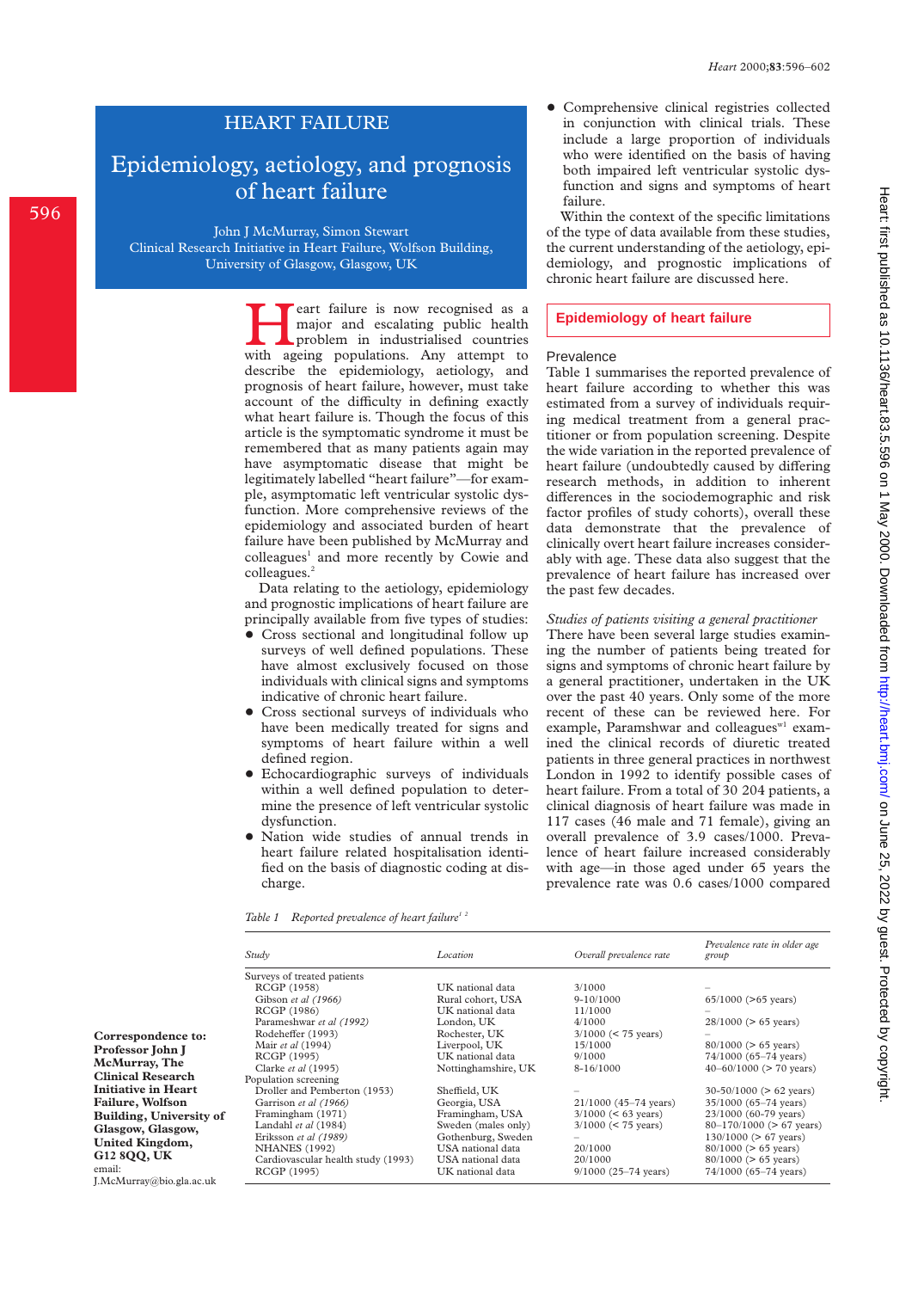597

to 28 cases/1000 in those aged over 65 years. However, objective investigation of left ventricular function had been undertaken in less than one third of these patients. Using similar methods, Mair and colleagues<sup>w2</sup> identified a total of 266 cases of heart failure from 17 400 patients within two general practices in Liverpool. Undertaken in 1994, the overall prevalence rate was 15 cases/1000 patients with 80 cases/1000 in those aged  $\geq 65$  years.

More recently, Clarke and colleagues $^{w3}$ reported an even larger survey of heart failure based on similar methods and including analysis of prescription of loop diuretics for all residents of the English county of Nottinghamshire. They estimated that between 13 017 and 26 214 patients had been prescribed frusemide (furosemide) in this region of central England. Case note review of a random sample of those patients receiving such treatment found that 56% were being treated for heart failure. On this basis they calculated an overall prevalence rate of 8–16 cases/1000. Once again, heart failure prevalence increased with advancing age with the rate increasing to between  $40-60$ cases/1000 among those aged  $\geq 70$  years.

#### *Population studies based on clinical criteria.*

There are now many population studies of heart failure and only some can be reviewed here. At entry into the Framingham study, 17 of 5209 persons (3 cases/1000) screened for heart failure on the basis of clinical criteria were thought to have heart failure; all were less that 63 years of age.<sup>w4</sup> After 34 years follow up, prevalence rates increased as the cohort aged. The estimated prevalence of heart failure in the age groups 50–59, 60–69, 70–79, and  $\geq 80$ years was 8, 23, 49, and 91 cases/1000 persons respectively.<sup>3</sup> NHANES-1 (national health and nutrition examination survey) reported the heart failure prevalence rate within the US population. Based on self reporting, and a clinical scoring system, this study screened 14 407 persons of both sexes, aged 25–47 years, between 1971 and 1975, with detailed evaluation of only 6913 subjects and reported a prevalence rate of 20 cases/1000.<sup>w5</sup> The study of men born in 1913 examined the prevalence of heart failure in a cohort of 855 Swedish men at ages 50, 54, 57, and 67 years.<sup>w6</sup> The prevalence rate of "manifest" heart failure rose dramatically from 21 cases/1000 at age 50 years to 130 cases/1000 at age 67 years.

#### *Prevalence of left ventricular systolic dysfunction*

In only a few of the two types of prevalence study described above was objective evidence of cardiac dysfunction obtained. Consequently, it is unclear whether all patients really had heart failure and, if they did, what the cause of heart failure was. There have, however, been four recent estimates of the population prevalence of left ventricular systolic dysfunction as determined by echocardiography emanating from Scotland,<sup>4</sup> the Netherlands, England, and Finland.

The Scottish study targeted a representative cohort of 2000 persons aged 25–74 years living north of the River Clyde in Glasgow. Of those

selected 1640 (83%) underwent a detailed assessment of their cardiovascular status and underwent echocardiography. Left ventricular systolic dysfunction was defined as a left ventricular ejection fraction (LVEF)  $\leq 30\%$ . The overall prevalence of left ventricular systolic dysfunction using this criterion was 2.9%. Concurrent symptoms of heart failure were found in 1.5% of the cohort, while the remaining 1.4% were asymptomatic. Prevalence was both greater in men and increased with age: in men aged 65–74 years it was 6.4% and in age matched women 4.9%.

The Rotterdam study in the Netherlands, though examining individuals aged 55–74 years, reported similar findings. Overall the prevalence of left ventricular systolic dysfunction, defined in this case as fractional shortening of  $\leq 25\%$ , was 5.5% in men and 2.2% in women.<sup>w7</sup>

The Helsinki ageing study describes clinical and echocardiographic findings in 501 subjects (367 female) aged 75-86 years. $w8$  The prevalence of heart failure, based on clinical criteria, was 8.2% overall (41 of 501) and 6.8%, 10%, and 8.1% in those aged 75, 80, and 85 years, respectively. These individuals had a high prevalence of moderate or severe mitral or aortic valve disease (51%), ischaemic heart disease (54%), and hypertension (54%). However, of the 41 subjects with "heart failure" only 11 (28%) had significant left ventricular systolic dysfunction (diagnosed by the combined presence of fractional shortening < 25% and left ventricular dilation), and in 20 cases no echocardiographic abnormality was identified. Of the 460 without symptoms of heart failure 43 (9%) also had left ventricular systolic dysfunction. The overall prevalence of left ventricular systolic dysfunction was therefore 10.8% (95% confidence interval (CI) 8.2% to 13.8%).

More recently, Morgan and colleagues<sup>w9</sup> studied 817 individuals aged 70–84 years selected from two general practices in Southampton, England. Left ventricular function was assessed qualitatively as normal, mild, moderate or severe systolic dysfunction. The overall prevalence of all grades of dysfunction was 7.5% (95% CI 5.8% to 9.5%). Prevalence of left ventricular dysfunction doubled between the ages of  $70-74$  years and  $> 80$  years.

#### *Preserved left ventricular systolic function*

One of the most controversial issues pertaining to the subject of heart failure at present is the occurrence of the syndrome in patients with preserved left ventricular systolic function (and no other obvious cause, such as valve disease). A full discussion of this topic is beyond the scope of this article. There are, however, two recent studies of this type of heart failure. The Olmsted county study, Minnesota, found that 43% of patients with chronic heart failure had an LVEF  $\geq 50\%$ .<sup>5</sup> Similarly, the Framingham investigators found that 51% of their cohort with heart failure had an LVEF of  $\geq 50\%$  (see also Helsinki ageing study above).<sup>6</sup>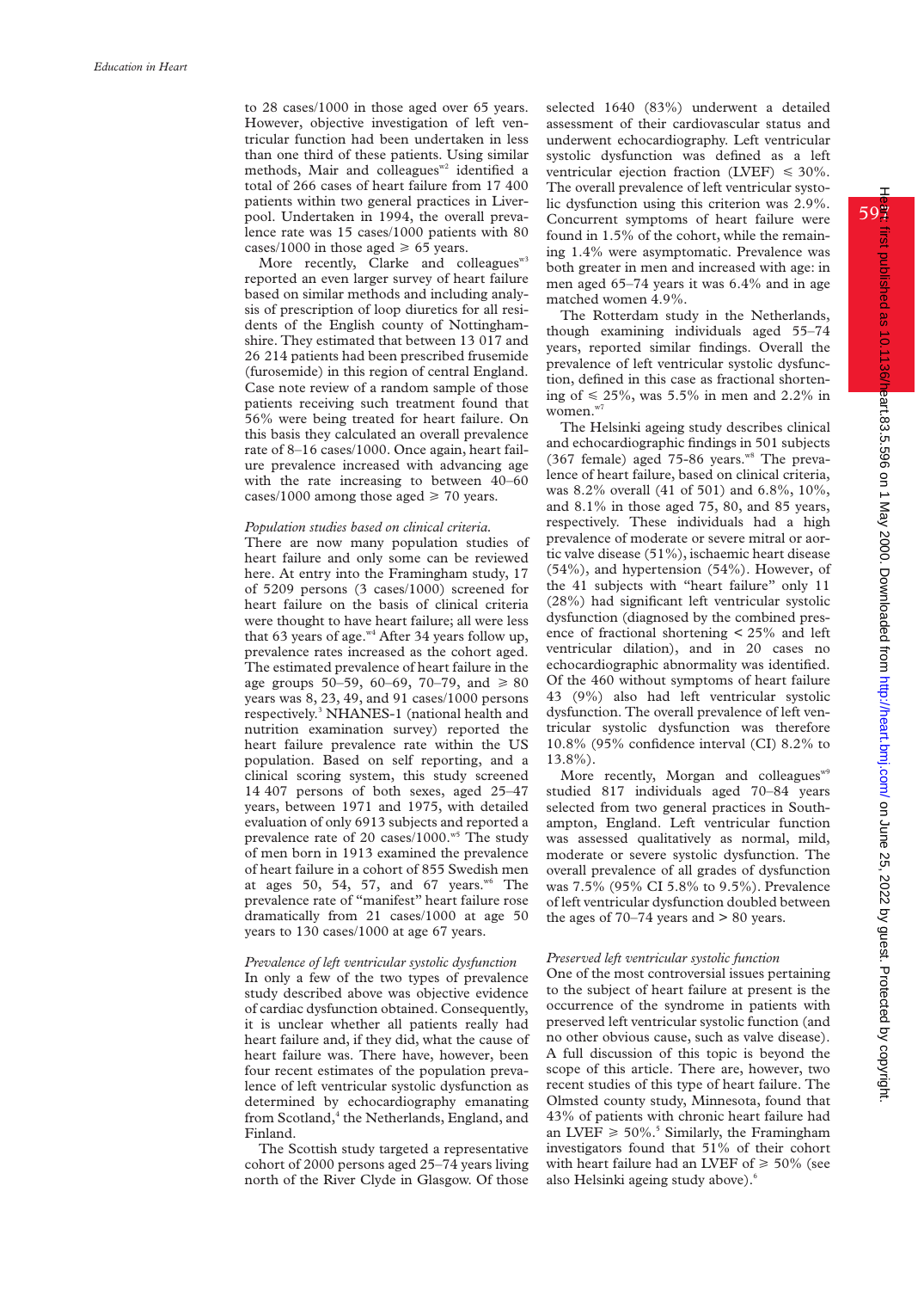598

There is much less known about the incidence than the prevalence of heart failure. Table 2 shows reported incidence rates from the largest population based studies. The most detailed incidence data emanate from the Framingham heart study.<sup>3</sup> Like other population based prevalence studies heart failure was defined according to a clinical scoring system. The only "cardiac" investigation was chest radiography. At 34 years follow up, the incidence of heart failure was approximately 2 new cases/1000 in persons aged 45–54 years, increasing to 40 new cases/1000 in men aged 85–94 years. Using similar criteria, the study of men born in 1913 reported incidence rates of "manifest" heart failure of 1.5, 4.3, and 10.2 new cases/1000 in men aged 50–54, 55–60, and 61–67 years, respectively.<sup>w6</sup> The Rochester epidemiology project also reported the incidence of heart failure in a US population during 1981 in persons aged  $0-74$  years.<sup>w10</sup> The annual incidence was 1.1 new cases/1000. Once again incidence was higher in men compared to women (1.57 *v* 0.71 cases/1000, respectively). It also increased with age, the rate of new cases increasing from 0.76/1000 in men aged 45–49 years to 1.6/1000 in men aged 65–69 years.

The most recent incidence study was reported by Cowie and colleagues from the Hillingdon district of London with a population of approximately  $150,000$ .<sup>7</sup> In a 15 month period, 122 patients were referred to a special heart failure clinic. This represented an annual referral rate of 6.5/1000 population. Using a broad definition of heart failure, only 29% of these patients were clearly diagnosed as having heart failure (annual incidence 1.85/1000 population).

### Heart failure admissions

A different type of epidemiological information comes from reports of heart failure related hospital admissions on a country to country basis; however, these also need to be interpreted with some caution because of their retrospective nature and variations in coding practices and changing admission thresholds over time. Figure 1 shows the reported hospitalisation rates from Scotland,<sup>8</sup> Spain, the USA, Sweden, New Zealand, and the Netherlands for the period 1978 to 1993. As such, hospitalisation for heart failure appears to be a growing problem on a global scale. For example, studies undertaken in the UK suggest that in the early 1990s 0.2% of the population were hospitalised for heart failure per annum and that such admissions accounted for more than 5% of adult general medicine and geriatric hospital admissions—outnumbering those associated with acute myocardial infarction.<sup>8</sup> In the USA heart failure continues to be the most common cause of hospitalisation in people over the age of 65 years. $9$ 

An admission for heart failure is frequently prolonged and in many cases followed by readmission within a short period of time. For example, in the UK the mean length of stay for a heart failure related admission in 1990 was 11.4 days on acute medical wards and 28.5

*Table 2 Reported incidence of heart failure.1 2*

| Study                                                                                  | Location                                                           | Incidence rate<br>(whole population)                                    | Incidence rate in older<br>age groups                                           |
|----------------------------------------------------------------------------------------|--------------------------------------------------------------------|-------------------------------------------------------------------------|---------------------------------------------------------------------------------|
| Eriksson et al (1989)                                                                  | Sweden (men born in<br>1913)                                       | $\overline{\phantom{a}}$                                                | $10/1000$ (61–67 years)                                                         |
| Remes et al (1992)<br>Ho et al (1993)<br>Rodeheffer et al (1993)<br>Cowie et al (1999) | Eastern Finland<br>Framingham, USA<br>Rochester, USA<br>London, UK | $1 - 4/1000$ (45-74 years)<br>2/1000<br>$1/1000$ (< 75 years)<br>1/1000 | $8/1000$ ( $> 65$ years)<br>$16/1000$ ( $> 65$ years)<br>$12/1000$ (> 85 years) |

days on acute geriatric wards. Within the UK about one third of patients are readmitted within 12 months of discharge, while the same proportion are reportedly readmitted within six months in the USA.<sup>8</sup> <sup>9</sup> Such readmission rates are usually higher than the other major causes of hospitalisation, including stroke, hip fracture, and respiratory disease. Moreover, although there is evidence to suggest that an increasing number of heart failure patients are surviving a heart failure related hospital admission, there is a parallel decrease in the number of patients who are discharged on an independent basis to their own homes. On a sex specific basis, men tend to be younger than women when admitted for the first time with heart failure, but because of greater female longevity, the number of male and female admissions are roughly equal.

#### Cost of heart failure

In any health care system, hospital admissions represent a disproportionate component of total health care expenditure. Not surprisingly, considering the high rates of hospitalisation for heart failure and the ongoing treatment and care it requires, the overall management of heart failure requires a significant amount of health care expenditure in industrialised nations. Figure 2 shows that heart failure is reported to consume 1–2% of health care expenditure in a number of industrialised countries.<sup>1</sup> Moreover, considering the increasing rates of hospitalisation it is likely that these reported estimates fall short of the current burden of heart failure.



**Figure 1:** Comparison of heart failure admissions rates per annum (recorded hospital admissions/10 000 population at risk) in western developed countries 1978 to 1993. Adapted from data in McMurray et al.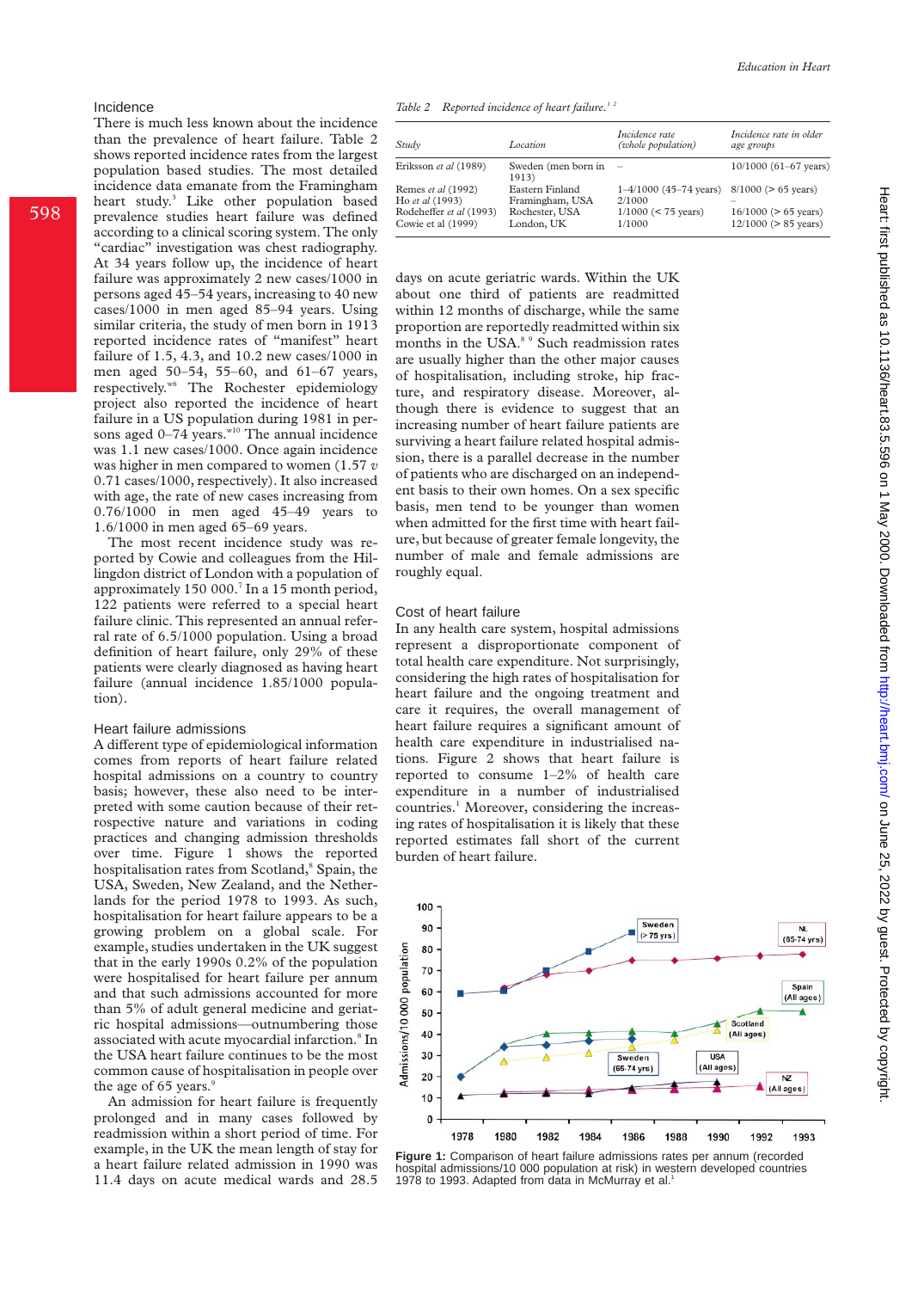

**Figure 2:** Cost of chronic heart failure compared with the total health expenditure in Sweden, the UK, France, the USA, the Netherlands, and New Zealand. The figures represent the component of hospital costs contributing to total expenditure quoted in the local currency and (in parentheses) as a proportion of total health care expenditure for that country. Adapted from data in McMurray et al.<sup>1</sup>

**Aetiology of heart failure**

In western developed countries, coronary artery disease, either alone or in combination with hypertension, seems to be the most common cause of heart failure. It is, however, very difficult to be certain what is the primary aetiology of heart failure in a patient with multiple potential causes (for example, coronary artery disease, hypertension, diabetes mellitus, atrial fibrillation, etc). Furthermore, even the absence of overt hypertension in a patient presenting with heart failure does not rule out an important aetiological role in the past, with normalisation of blood pressure as the patient develops pump failure. Even in those with suspected coronary artery disease the diagnosis is not always correct and in the absence of coronary angiography must remain presumed rather than confirmed. In this context, even coronary angiography has its limitations in identifying atherosclerotic disease.

The initial cohort of the Framingham heart study was monitored until 1965; hypertension appeared to be the most common cause of heart failure, being identified as the primary cause in 30% of men and 20% of women and a cofactor in a further 33% and 25%, respectively. Moreover, electrocardiographic evidence of left ven-



**Figure 3:** Change in causal factors for heart failure in the Framingham heart<br>study during the period 1950 to 1987. Adapted from data reported by Kannel WB<br>et al.<sup>10</sup>

#### **Common precursors of chronic heart failure**

- Coronary artery disease (for example, consequent upon acute myocardial infarction)
- Chronic hypertension
- Cardiomyopathy (for example, dilated, hypertrophic, alcoholic, and idiopathic)
- Valve dysfunction (for example, diseases of the aortic and mitral valve)
- Cardiac arrhythmias/conduction disturbance (for example, heart block and atrial fibrillation)
- Pericardial disease (for example, constrictive pericarditis)
- Infection (for example, rheumatic fever, Chagas disease, viral myocarditis, and HIV)

tricular hypertrophy in the presence of hypertension carried an approximate 15 fold increased risk of developing heart failure. In the subsequent years of follow up, however, coronary heart disease became increasingly prevalent before the development of heart failure and, as the identified cause of new cases of heart failure, increased from 22% in the 1950s to almost  $70\%$  in the 1970s.<sup>w11</sup> During this period, the relative contribution of hypertension and valvar heart disease declined dramatically. Figure 3 is a summary of the changing association of coronary artery disease, hypertension, diabetes, and valvar heart disease with the subsequent development of heart failure over the period 1950 to 1987.<sup>10</sup> As such there was an approximate 5% and 30% decline in the prevalence per decade of hypertension during this period among men and women, respectively. The declining contribution of hypertension most probably reflects the introduction of antihypertensive treatment; the parallel decline in the prevalence of left ventricular hypertrophy supports this supposition. It is also probable that during this same period, progressively greater accuracy in determining the presence of coronary heart disease contributed to its increasing importance in this regard.

As noted above, however, any interpretation of the Framingham data has to consider the fact that heart failure was identified on clinical criteria alone and undoubtedly included individuals without associated left ventricular systolic dysfunction. Conversely, the large scale clinical trials have largely recruited patients who have reduced left ventricular ejection fractions and applied an extensive list of exclusion criteria. Table 3 is a summary of the most commonly attributed causes and associates of heart failure in a number of clinical trials and registries. $11-17$ As such it demonstrates that coronary artery disease appears to be the most common underlying cause of heart failure, consistent with the more recent Framingham experience.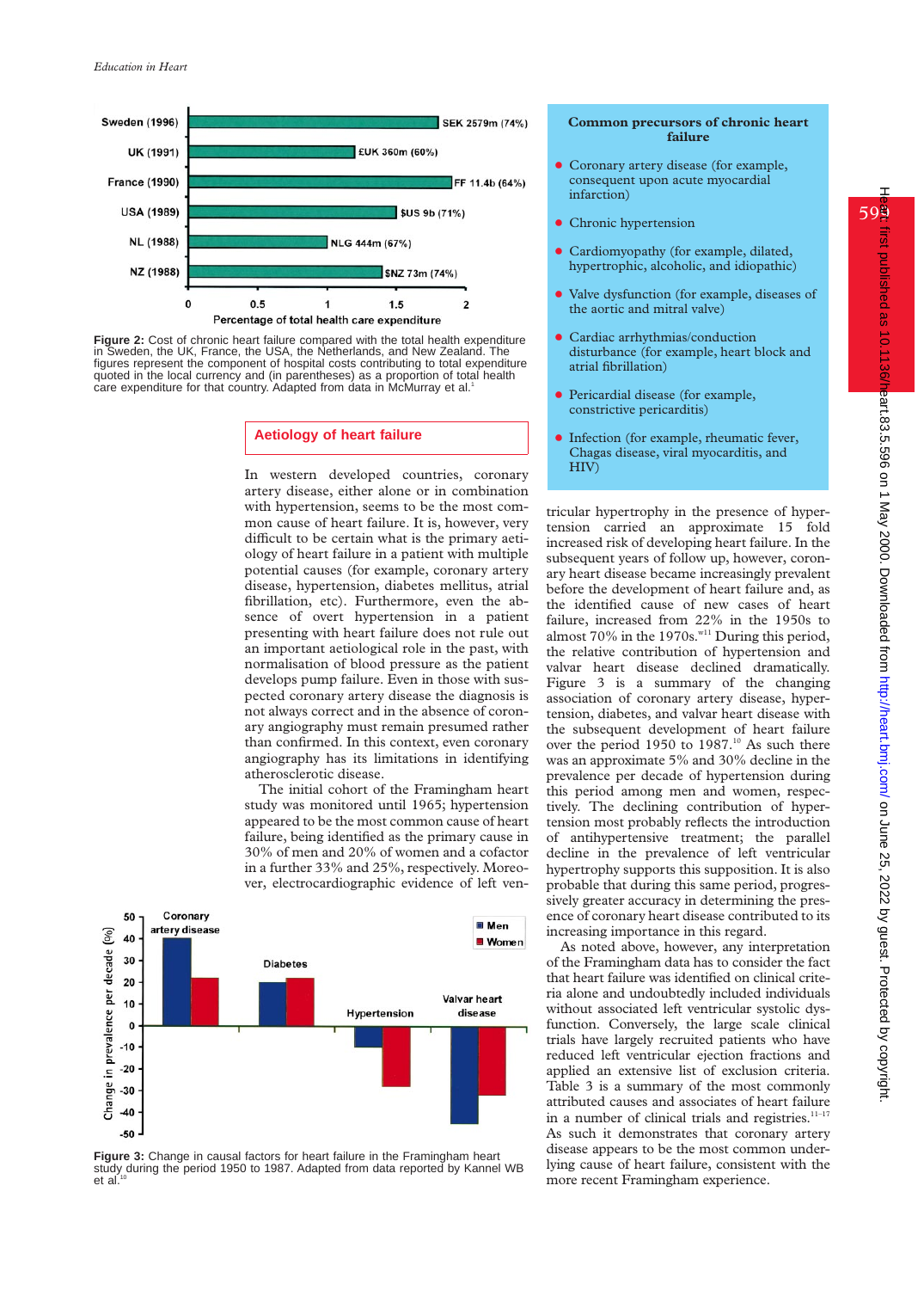*Table 3 Aetiology of heart failure in clinical trials and registers.*11–17

|                            | Clinical trials      |                          |                         |               |                          | Registers            |                      |
|----------------------------|----------------------|--------------------------|-------------------------|---------------|--------------------------|----------------------|----------------------|
|                            | <b>SOLVD</b><br>1991 | <b>DIG</b> Study<br>1997 | <b>MERIT-HF</b><br>1999 | ATLAS<br>1999 | <b>RALES</b><br>1999     | <b>SOLVD</b><br>1992 | <b>SPICE</b><br>1999 |
| Size of cohort             | 2569                 | 6800                     | 3991                    | 3192          | 1663                     | 6273                 | 9580                 |
| Mean age                   | 61                   | 64                       | 64                      | 64            | 65                       | 62                   | 66                   |
| Male $(\%)$                | 80                   | 78                       | 78                      | 79            | 73                       | 74                   | 74                   |
| Aetiology of heart failure |                      |                          |                         |               |                          |                      |                      |
| Ischaemic                  | 71%                  | 70%                      | 66%                     | 64%           | 54%                      | 69%                  | 63%                  |
| Non-ischaemic              |                      | 29%                      | 34%                     | 35%           | 46%                      | 31%                  | -                    |
| Hypertensive               |                      | (9%)                     |                         | $(20\%)$      | $\overline{\phantom{0}}$ | 7%                   | $4\%$                |
| <b>IDCM</b>                | 18%                  | (15%)                    |                         | (28%)         |                          | 13%                  | 17%                  |
| Valvar                     |                      | -                        |                         | (6%)          |                          |                      | 5%                   |
| Other                      |                      | 6%                       |                         |               |                          | 11%                  | -                    |
| Unknown                    |                      |                          |                         |               |                          |                      | 6%                   |
| Comorbidity                |                      |                          |                         |               |                          |                      |                      |
| Hypertension               | 42%                  |                          | 44%                     | 46%           |                          | 43%                  | 27%                  |
| <b>Diabetes</b>            | 26%                  | -                        | 25%                     | 29%           |                          | 23%                  |                      |
| Atrial fibrillation        | 10%                  | -                        | 17%                     | -             |                          | 14%                  |                      |
| Current angina             | 37%                  |                          |                         | 27%           |                          |                      |                      |
| Respiratory disease        | 26%                  |                          |                         |               |                          | 15%                  |                      |

In the study of left ventricular function in North Glasgow, <sup>4</sup> 95% *v* 71% of symptomatic and asymptomatic individuals with definite left ventricular systolic dysfunction had evidence of coronary artery disease  $(p = 0.04)$ . Those individuals with symptomatic heart failure were also more likely to have a past myocardial infarction (50% *v* 14%; p = 0.01) and concurrent angina (62% *v* 43%;  $p = 0.02$ ). Hypertension (80%) and valvar heart disease (25%) were also more prevalent in those individuals with both clinical and echocardiographically determined heart failure compared to the remainder of the cohort, including those with asymptomatic left ventricular dysfunction (67% and  $0\%$ , respectively).<sup>4</sup> One recent study, however, reports an unknown aetiology for heart failure in a disturbingly high proportion of cases. 7

Therefore, the aetiological importance of many of the associated causes of heart failure will depend on both the age cohorts examined and the type of criteria used to determine the presence of heart failure.

#### **Prognosis**

Heart failure, irrespective of whether it has been detected on the basis of being actively treated (for example, during a hospital admission) or in otherwise asymptomatic individuals, is a lethal condition.

There are some data to suggest that heart failure related mortality is comparable to that of cancer. For example, in the original and subsequent Framingham cohort, the probability of someone with a diagnosis of heart failure dying within five years was 62% and 75% in men and 38% and 42% in women, respectively.<sup>18</sup> In comparison, five year survival for all cancers among men and women in the US during the same period was approximately 50%. The general applicability of these data is, however, limited by the few events recorded overall, the relative homogeneity of the Framingham population, and the exclusion of older individuals. The Rochester epidemiology project has also described the prognosis in 107 patients presenting to associated hospitals with new onset heart failure in 1981, and 141 patients presenting in 1991. The median follow up in these cohorts was 1061 and 1233 days, respectively. The mean age of the 1981 patients was 75 years rising to 77 years in 1991. The one year and five year mortality was, respectively, 28% and 66% in the 1981 cohort and 23% and 67% in the 1991 cohort. $W^{12}$  In other words, though the same diagnostic criteria used in the Framingham study were used in the Rochester project, the prognosis was somewhat better in the latter.

The only other large, representative, epidemiological study reporting long term outcome in patients with heart failure is the NHANES-I.<sup>w5</sup> The initial programme evaluated 14 407 adults aged 25 and 74 years in the USA between 1971 and 1975. Follow up studies were carried out in 1982-84 and again in 1986 (for those aged > 55 years and alive during the 1982-84 review). The estimated 10 year mortality in subjects aged 25–74 years with self reported heart failure was 42.8% (49.8% in men and 36% in women). Mortality in those aged 65–74 years was 65.4% (71.8% and 59.5% in men and women, respectively). These mortality rates are considerably lower than those observed in Framingham. The in NHANES-I were noninstitutionalised and their heart failure was self reported. Follow up was incomplete. NHANES-I was also carried out in a more recent time period than Framingham when prognosis in heart failure patients may have improved. Framingham investigators in 1993 looked at patients developing heart failure in the period 1948 to 1988 and the Rochester investigators in the period 1981 to 1991. In both of these studies no temporal change in prognosis was identified.

All three of these studies describe a mixed population of patients, some of whom had systolic left ventricular dysfunction and others who did not. The true contribution of heart failure to overall mortality or coronary artery disease related mortality is almost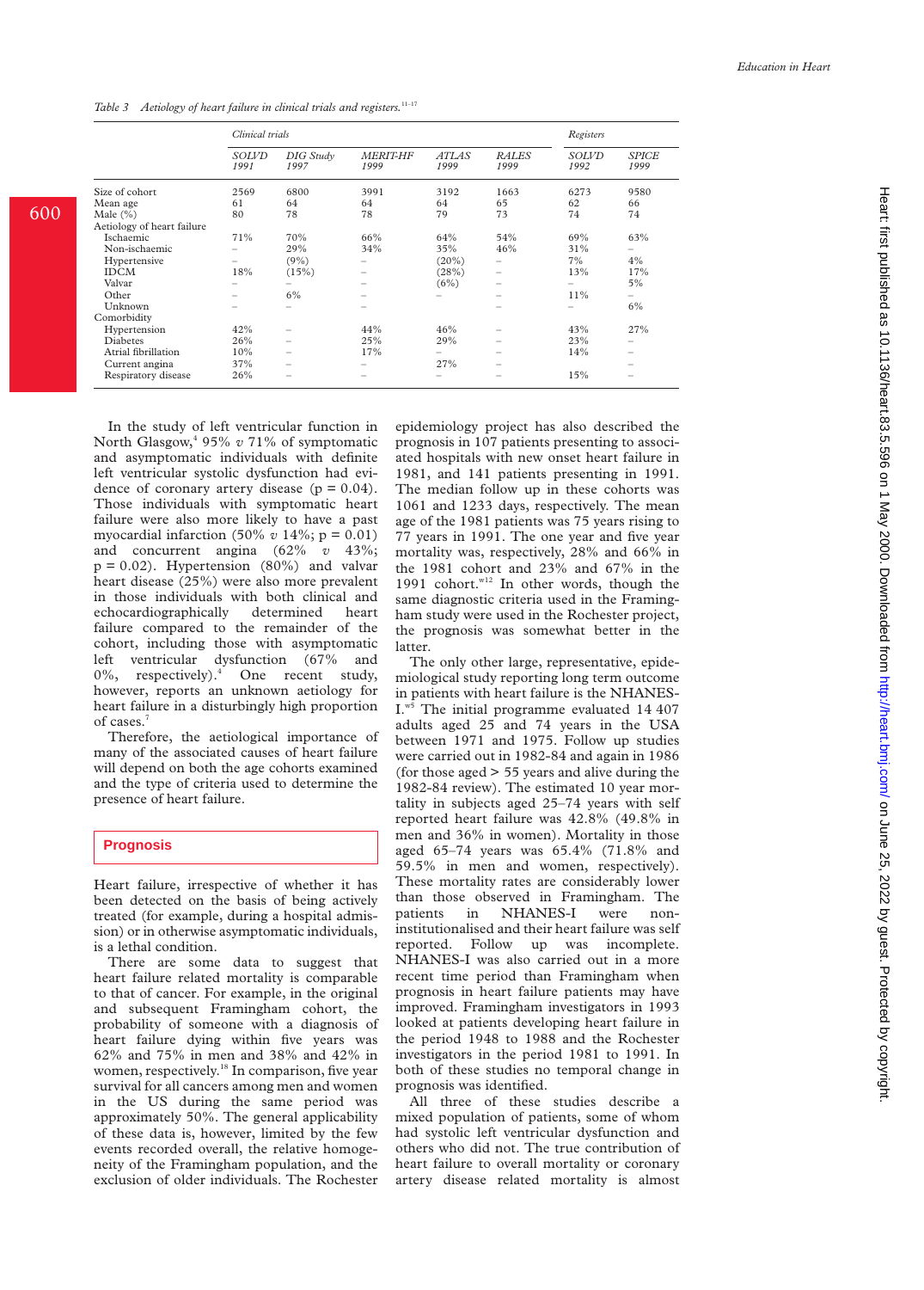certainly underestimated. Although heart failure is highly prevalent among the elderly, representing the terminal manifestation of a number of cardiovascular disease states, and has been shown to be associated with extremely poor survival rates, official statistics continue to attribute only a small proportion of deaths to this syndrome. This reflects a common policy of coding the cause of death as the underlying aetiology (for example, coronary artery disease rather than heart failure itself).

## **Future burden of heart failure**

Despite a decline in age adjusted mortality from coronary heart disease (CHD) in developed countries overall, the number of patients with chronic CHD is increasing. This is principally the result of two separate trends. Firstly, the proportion of elderly in the population is increasing rapidly and these subjects have the highest incidence of CHD and hypertension. Secondly, survival in those with coronary artery disease is improving. In particular, it has been shown that survival after acute myocardial infarction has increased notably over the past decade, at least in part because of better medical treatment.<sup>19</sup> As coronary artery disease is the most powerful risk factor for heart failure (and its most important precursor) it is likely that the aforementioned trends will lead to an increase its future prevalence. Chronic heart failure may, therefore, become a more common manifestation of chronic heart disease and contribute to many more deaths. Two formal projections of the future burden of heart failure have been undertaken in respect to the Netherlands<sup>20</sup> and Australia.<sup>w13</sup> For example, an analysis of demographic trends in the Netherlands has predicted that the prevalence of heart failure caused by coronary heart disease will rise by approximately 70% from 1985 to 2010.

**1. McMurray JJ, Petrie MC, Murdoch DR,** et al**.** Clinical epidemiology of heart failure: public and private health burden. Eur Heart J 1998;**19**:P9–16.

**2. Cowie MR. Annotated references in epidemiology.** Eur

- J Heart Failure 1999;**1**:101–7. + An update of <sup>a</sup> comprehensive overview of the epidemiology of heart failure published by the same author in 1997.
- **3. Ho KK, Pinsky JL, Kannel WB,** et al. The epidemiology of heart failure: The Framingham study. J Am Coll Cardiol 1993;**22**:6A-13A.
- A follow up report of the classic incidence and natural history study conducted in <sup>a</sup> community in northeastern USA, starting in 1946 and continuing to this day. It describes the long term follow up of <sup>a</sup> sizeable cohort of individuals with chronic heart failure.

**4. McDonagh TA, Morrison CE, Lawrence A,** et al**.** Symptomatic and asymptomatic left-ventricular systolic dysfunction in an urban population. Lancet 1997;**350**:829–33.

• The first population survey of men and women to report the prevalence estimates of left ventricular systolic dysfunction using echocardiography. It was carried out in north Glasgow, which has <sup>a</sup> very high prevalence of coronary artery disease and hypertension.

**5. Senni M, Tribouilloy CM, Rodeheffer RJ.** Congestive heart failure in the community: a study of all incident cases<br>in Olmsted County, Minnesota, in 1991. *Circulation* 1998;**98**:2282–9.

**6. Vasan RS, Larson MG, Benjamin EJ,** et al**.** Congestive heart failure in subjects with normal versus reduced left

## **Summary**

- **Heart failure represents a major and** escalating public health problem.
- $\bullet$  The overall prevalence of clinically identified heart failure is estimated to be 3–20 cases/ 1000 population, but rises to > 100 cases/ 1000 population in those aged  $\geq 65$  years.
- Prevalence of confirmed left ventricular systolic dysfunction also increases with age and is more common in men. However, these rates are far less than reported for the syndrome of heart failure.
- The overall annual incidence of clinically overt heart failure in middle aged men and women is approximately 0.1–0.2%. However, with each additional decade of life there is an approximate doubling of this rate and the incidence of heart failure in those aged > 85 years is approximately  $2 - 3\%$ .
- Although reported incidence rates are higher in men than women, greater longevity in women tends to balance overall prevalence rates on a sex specific basis.
- Heart failure admission rates appear to be steadily increasing in all industrialised countries, especially among older individuals. Overall, annual admission rates for 1990 ranged from 10–40 admissions/ 10 000 population and increased to > 75 admissions/10 000 population in those aged  $> 65$  years.
- The cost of managing heart failure in the early 1990s was estimated to be 1–2% of total health care expenditure. Because hospital care consumes a significant proportion of this expenditure, and rates of heart failure related hospitalisation have probably risen, this may be an underestimate of the current cost of heart failure.
- Heart failure is associated with an approximately 60% mortality rate within five years of diagnosis.
- The combination of increasing survival post acute myocardial infarction and increased longevity in western developed nations is likely to lead to an increase in the overall prevalence of heart failure.

ventricular ejection fraction: prevalence and mortality in a population-based cohort. J Am Coll Cardiol 1999;**33**:1948–55.

**7. Cowie MR, Wood DA, Coats AJ,** et al**.** Incidence and aetiology of heart failure; a population-based study. Eur Heart J 1999;**20**:421–8.

 $\bullet$  A contemporary, London based, population survey of the incidence and new cases of chronic heart failure in men and women.

**8. McMurray J, McDonagh T, Morrison CE,** et al**.** Trends in hospitalization for heart failure in Scotland 1980–1990. Eur Heart J 1993;**14**:1158–62.

● A survey of heart failure related hospitalisations in Scotland during the period 1980 to 1990. It represents the first European report of its kind.

**9. Haldeman GA, Croft JB, Giles WH,** et al**.** Hospitalization of patients with heart failure: national hospital discharge